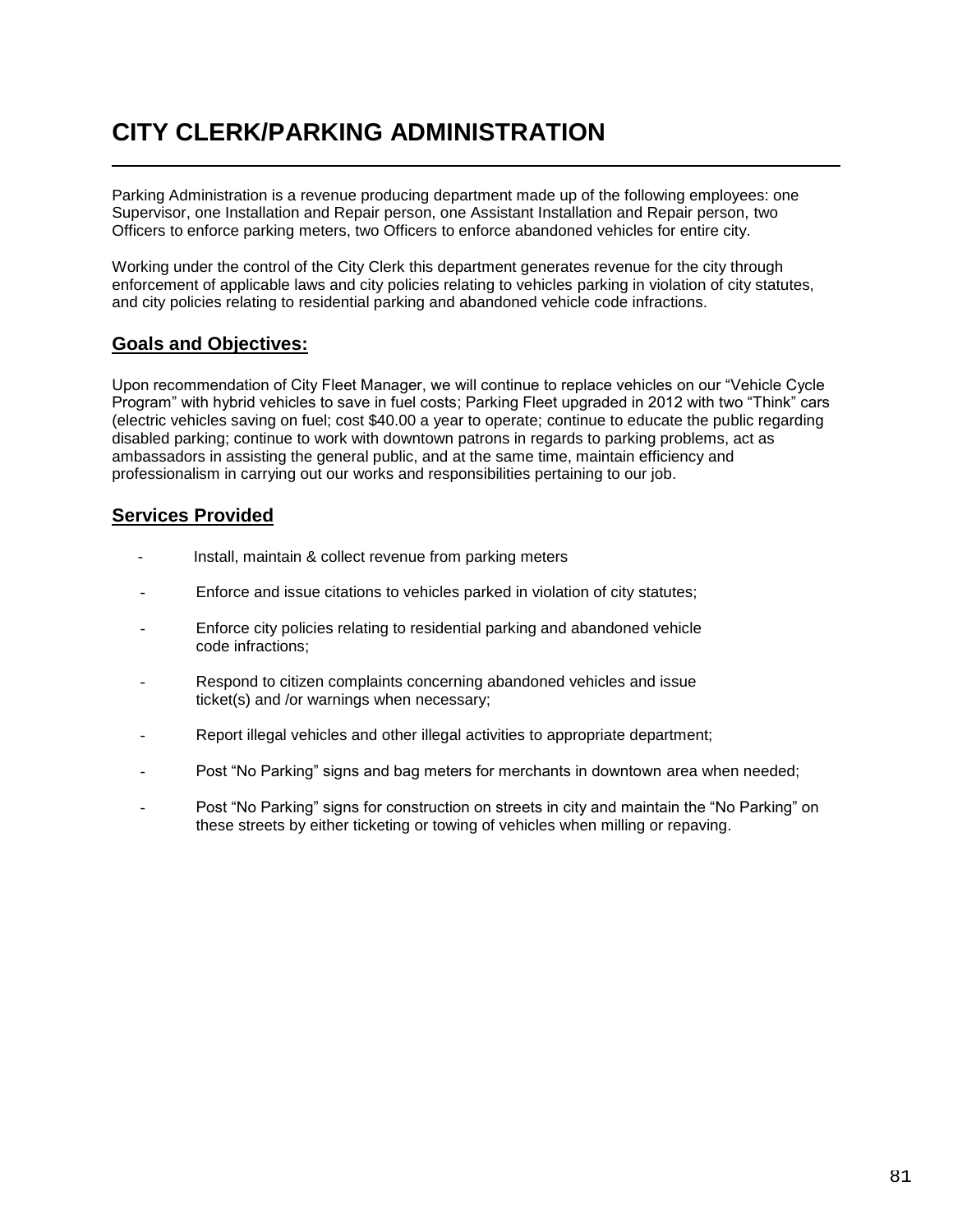|                                     | 2011<br><b>ACTUAL</b> | 2012 ACTUAL<br><b>THRU</b><br>30-Jun-2012 | 2012 REVISED<br><b>BUDGET</b> | 2013<br><b>SUBMITTED</b> | \$ INCREASE<br>(DECREASE)<br><b>FROM 2012</b><br><b>REVISED</b> | % CHANGE<br><b>FROM 2012</b><br><b>REV TO 2013</b> |
|-------------------------------------|-----------------------|-------------------------------------------|-------------------------------|--------------------------|-----------------------------------------------------------------|----------------------------------------------------|
| 5111 TOTAL WAGES                    | 322,205               |                                           | 321,346                       | 327,773                  | 6,427                                                           | 2.00%                                              |
| 5131 PERF - EMPLOYERS SHARE         | 27,388                |                                           | 32,135                        | 32,777                   | 642                                                             |                                                    |
| 5132 FICA                           | 23,597                |                                           | 24,583                        | 25,075                   | 492                                                             |                                                    |
| 5134 LIFE MEDICAL & HEALTH INSURAN  | 81.600                |                                           | 94,400                        | 94,400                   |                                                                 |                                                    |
| 5136 UNEMPLOYMENT COMPENSATION      | 320                   |                                           | 321                           | 328                      | $\overline{7}$                                                  |                                                    |
| 5137 WORKERS COMP INSURANCE         | 4,821                 |                                           | 3,798                         | 3,276                    | (522)                                                           |                                                    |
| 5138 CLOTHING ALLOWANCE             | 1.789                 |                                           |                               | 4,500                    | 4,500                                                           |                                                    |
| 513A PERF - EMPLOYEES/PD BY CITY    | 9,666                 |                                           | 9,640                         | 9,833                    | 193                                                             |                                                    |
| 513R RETIREES HEALTH INSURANCE      | 10,200                |                                           | 11,800                        | 11,800                   |                                                                 |                                                    |
| <b>Total 5100</b>                   | \$481,587             | \$250,688                                 | \$498,023                     | \$509,762                | \$11,739                                                        | 2.36%                                              |
| 5219 OTHER OFFICE SUPPLIES          | 906                   |                                           | 1,000                         | 1,000                    |                                                                 |                                                    |
| 5231 GASOLINE                       | 11,976                |                                           | 13,755                        | 14,238                   | 483                                                             |                                                    |
| 5299 OTHER MATERIALS & SUPPLIES     | 934                   |                                           | 2,500                         | 2,500                    |                                                                 |                                                    |
| <b>Total 5200</b>                   | \$13,816              | \$5,673                                   | \$17,255                      | \$17,738                 | \$483                                                           | 2.80%                                              |
| 532C CELL PHONE                     | 282                   |                                           | 384                           | 360                      | (24)                                                            |                                                    |
| 5331 PRINTING OTHER THAN OFFC SUPPL | 85                    |                                           | 1,000                         | 1,000                    |                                                                 |                                                    |
| 5342 LIABILITY INSURANCE            | 3,838                 |                                           | 3,917                         | 2,616                    | (1,301)                                                         |                                                    |
| 5369 CONTRACTED SERVICE             | 617                   |                                           | 1,200                         | 48,636                   | 47,436                                                          |                                                    |
| 536N GARAGE CONTRACT - NONTARGET    | 6,418                 |                                           | 3,479                         | 2,198                    | (1,281)                                                         |                                                    |
| 536T GARAGE CONTRACT - TARGET       | 12,197                |                                           | 15,298                        | 11,389                   | (3,909)                                                         |                                                    |
| 5377 CC BUILDING PARKING            |                       |                                           |                               | 3,168                    | 3,168                                                           |                                                    |
| 5399 OTHER SERVICES AND CHARGES     | 957                   |                                           | 2,000                         | 2,000                    |                                                                 |                                                    |
| 539B MASTER LEASE                   | 30,116                |                                           | 17,555                        | 8,834                    | (8, 721)                                                        |                                                    |
| <b>Total 5300</b>                   | \$54,510              | \$41,142                                  | \$44,833                      | \$80,201                 | \$35,368                                                        | 78.89%                                             |
| Total 5400                          | \$-                   | \$-                                       | \$-                           | \$-                      | \$-                                                             |                                                    |
| <b>Total</b>                        | \$549,913             | \$297,503                                 | \$560,111                     | \$607,701                | \$47,590                                                        | 8.50%                                              |